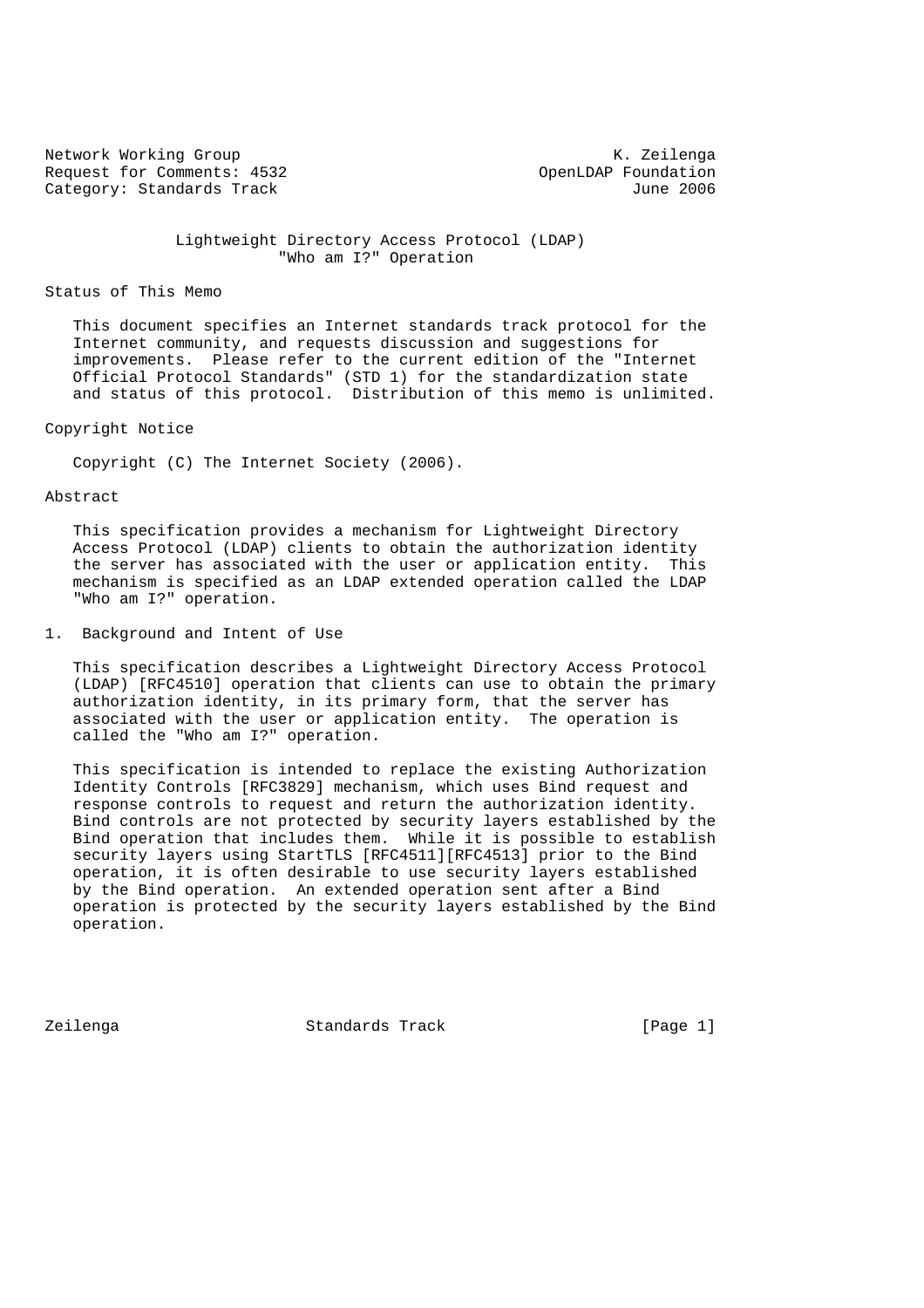There are other cases where it is desirable to request the authorization identity that the server associated with the client separately from the Bind operation. For example, the "Who am I?" operation can be augmented with a Proxied Authorization Control [RFC4370] to determine the authorization identity that the server associates with the identity asserted in the Proxied Authorization Control. The "Who am I?" operation can also be used prior to the Bind operation.

 Servers often associate multiple authorization identities with the client, and each authorization identity may be represented by multiple authzId [RFC4513] strings. This operation requests and returns the authzId that the server considers primary. In the specification, the term "the authorization identity" and "the authzId" are generally to be read as "the primary authorization identity" and the "the primary authzId", respectively.

1.1. Conventions Used in This Document

 The key words "MUST", "MUST NOT", "REQUIRED", "SHALL", "SHALL NOT", "SHOULD", "SHOULD NOT", "RECOMMENDED", "MAY", and "OPTIONAL" in this document are to be interpreted as described in BCP 14 [RFC2119].

2. The "Who am I?" Operation

 The "Who am I?" operation is defined as an LDAP Extended Operation [RFC4511] identified by the whoamiOID Object Identifier (OID). This section details the syntax of the operation's whoami request and response messages.

whoamiOID ::=  $"1.3.6.1.4.1.4203.1.11.3"$ 

2.1. The whoami Request

The whoami request is an ExtendedRequest with a requestName field containing the whoamiOID OID and an absent requestValue field. For example, a whoami request could be encoded as the sequence of octets (in hex):

 30 1e 02 01 02 77 19 80 17 31 2e 33 2e 36 2e 31 2e 34 2e 31 2e 34 32 30 33 2e 31 2e 31 31 2e 33

Zeilenga Standards Track [Page 2]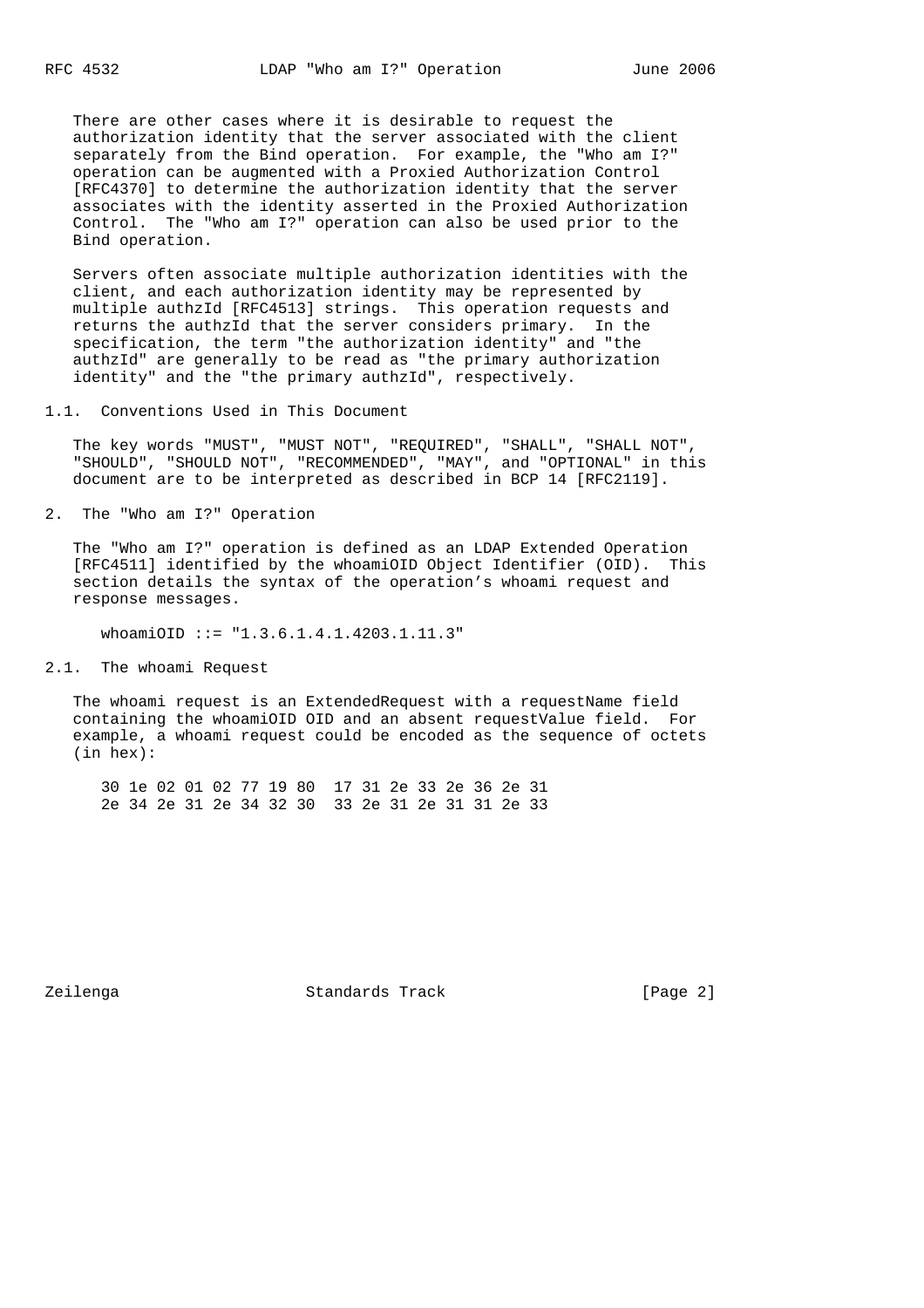# 2.2. The whoami Response

 The whoami response is an ExtendedResponse where the responseName field is absent and the response field, if present, is empty or an authzId [RFC4513]. For example, a whoami response returning the authzId "u:xxyyz@EXAMPLE.NET" (in response to the example request) would be encoded as the sequence of octets (in hex):

 30 21 02 01 02 78 1c 0a 01 00 04 00 04 00 8b 13 75 3a 78 78 79 79 7a 40 45 58 41 4d 50 4c 45 2e 4e 45 54

3. Operational Semantics

 The "Who am I?" operation provides a mechanism, a whoami Request, for the client to request that the server return the authorization identity it currently associates with the client. It also provides a mechanism, a whoami Response, for the server to respond to that request.

 Servers indicate their support for this extended operation by providing a whoamiOID object identifier as a value of the 'supportedExtension' attribute type in their root DSE. The server SHOULD advertise this extension only when the client is willing and able to perform this operation.

 If the server is willing and able to provide the authorization identity it associates with the client, the server SHALL return a whoami Response with a success resultCode. If the server is treating the client as an anonymous entity, the response field is present but empty. Otherwise, the server provides the authzId [RFC4513] representing the authorization identity it currently associates with the client in the response field.

 If the server is unwilling or unable to provide the authorization identity it associates with the client, the server SHALL return a whoami Response with an appropriate non-success resultCode (such as operationsError, protocolError, confidentialityRequired, insufficientAccessRights, busy, unavailable, unwillingToPerform, or other) and an absent response field.

 As described in [RFC4511] and [RFC4513], an LDAP session has an "anonymous" association until the client has been successfully authenticated using the Bind operation. Clients MUST NOT invoke the "Who am I?" operation while any Bind operation is in progress, including between two Bind requests made as part of a multi-stage

Zeilenga **Standards Track** [Page 3]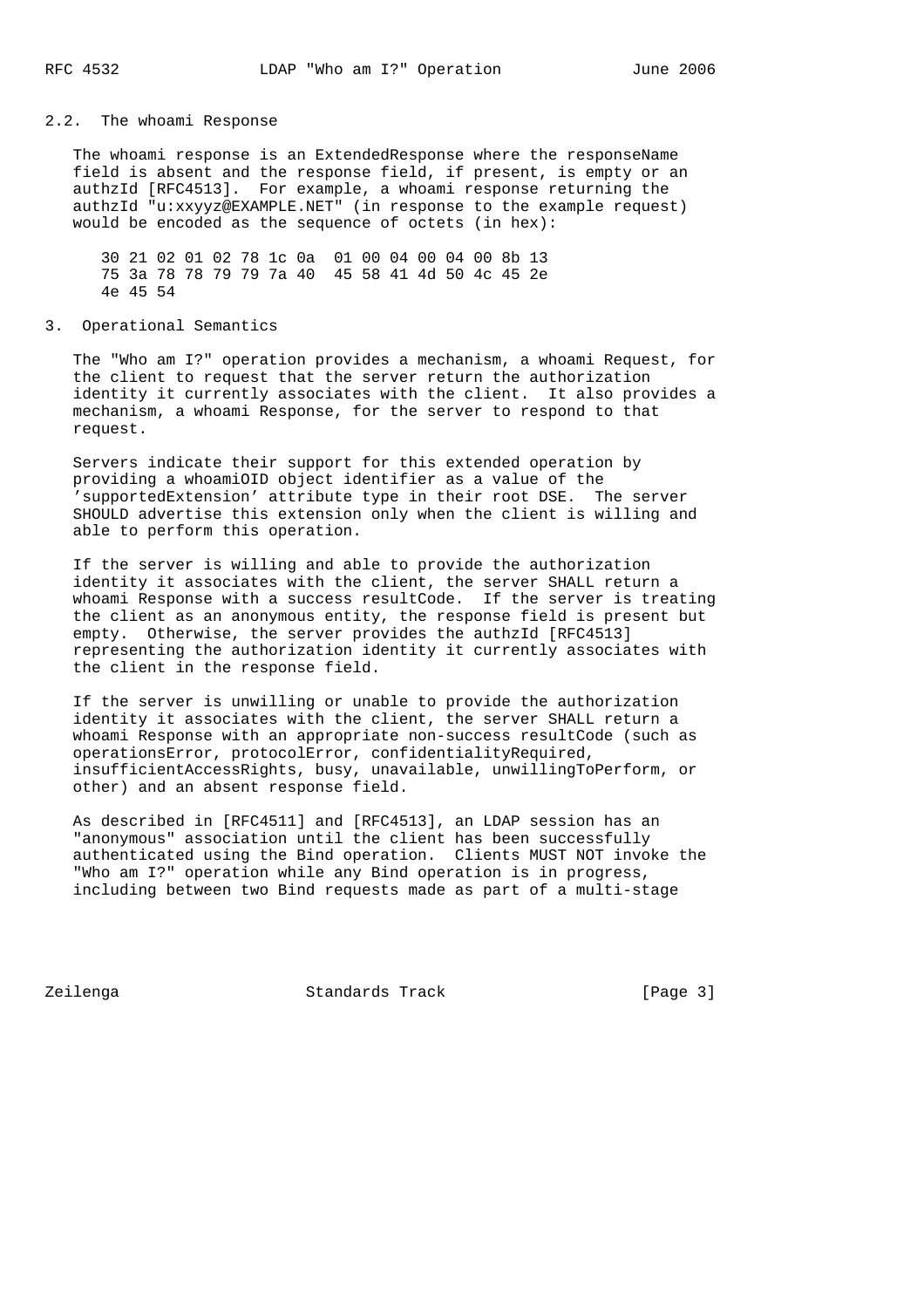Bind operation. Where a whoami Request is received in violation of this absolute prohibition, the server should return a whoami Response with an operationsError resultCode.

4. Extending the "Who am I?" Operation with Controls

 Future specifications may extend the "Who am I?" operation using the control mechanism [RFC4511]. When extended by controls, the "Who am I?" operation requests and returns the authorization identity the server associates with the client in a particular context indicated by the controls.

#### 4.1. Proxied Authorization Control

 The Proxied Authorization Control [RFC4370] is used by clients to request that the operation it is attached to operate under the authorization of an assumed identity. The client provides the identity to assume in the Proxied Authorization request control. If the client is authorized to assume the requested identity, the server executes the operation as if the requested identity had issued the operation.

 As servers often map the asserted authzId to another identity [RFC4513], it is desirable to request that the server provide the authzId it associates with the assumed identity.

 When a Proxied Authorization Control is be attached to the "Who am I?" operation, the operation requests the return of the authzId the server associates with the identity asserted in the Proxied Authorization Control. The authorizationDenied (123) result code is used to indicate that the server does not allow the client to assume the asserted identity.

## 5. Security Considerations

 Identities associated with users may be sensitive information. When they are, security layers [RFC4511][RFC4513] should be established to protect this information. This mechanism is specifically designed to allow security layers established by a Bind operation to protect the integrity and/or confidentiality of the authorization identity.

 Servers may place access control or other restrictions upon the use of this operation. As stated in Section 3, the server SHOULD advertise this extension when it is willing and able to perform the operation.

 As with any other extended operations, general LDAP security considerations [RFC4510] apply.

Zeilenga Standards Track [Page 4]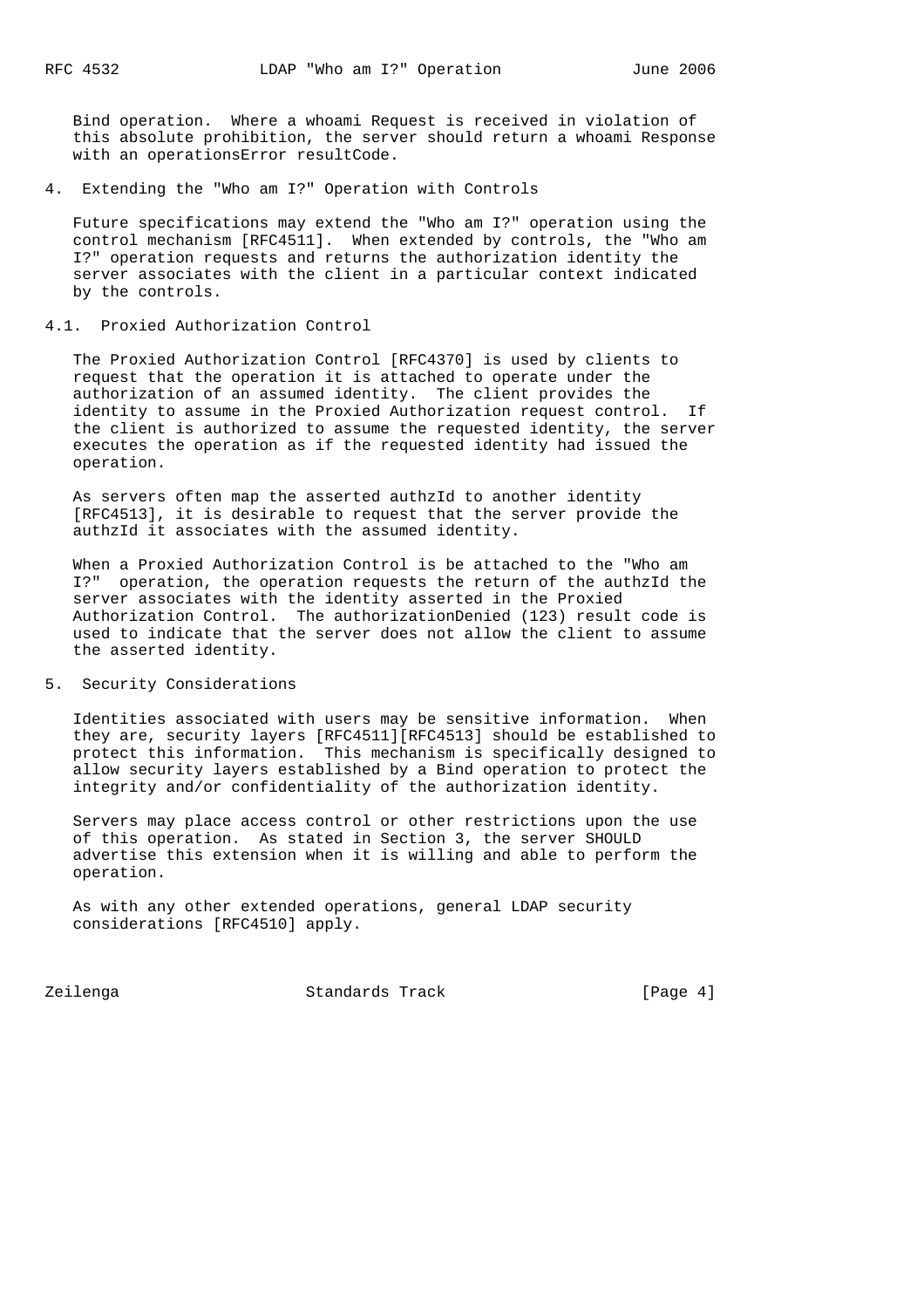## 6. IANA Considerations

 The OID 1.3.6.1.4.1.4203.1.11.3 is used to identify the LDAP "Who am I?" extended operation. This OID was assigned [ASSIGN] by the OpenLDAP Foundation, under its IANA-assigned private enterprise allocation [PRIVATE], for use in this specification.

 Registration of this protocol mechanism [RFC4520] has been completed by the IANA.

 Subject: Request for LDAP Protocol Mechanism Registration Object Identifier: 1.3.6.1.4.1.4203.1.11.3 Description: Who am I? Person & email address to contact for further information: Kurt Zeilenga <kurt@openldap.org> Usage: Extended Operation Specification: RFC 4532 Author/Change Controller: IESG Comments: none

7. Acknowledgement

 This document borrows from prior work in this area, including "Authentication Response Control" [RFC3829] by Rob Weltman, Mark Smith, and Mark Wahl.

 The LDAP "Who am I?" operation takes it's name from the UNIX whoami(1) command. The whoami(1) command displays the effective user ID.

- 8. References
- 8.1. Normative References
	- [RFC2119] Bradner, S., "Key words for use in RFCs to Indicate Requirement Levels", BCP 14, RFC 2119, March 1997.
	- [RFC4370] Weltman, R., "Lightweight Directory Access Protocol (LDAP) Proxied Authorization Control", RFC 4370, February 2006.
	- [RFC4510] Zeilenga, K., Ed., "Lightweight Directory Access Protocol (LDAP): Technical Specification Road Map", RFC 4510, June 2006.
	- [RFC4511] Sermersheim, J., Ed., "Lightweight Directory Access Protocol (LDAP): The Protocol", RFC 4511, June 2006.

Zeilenga Standards Track [Page 5]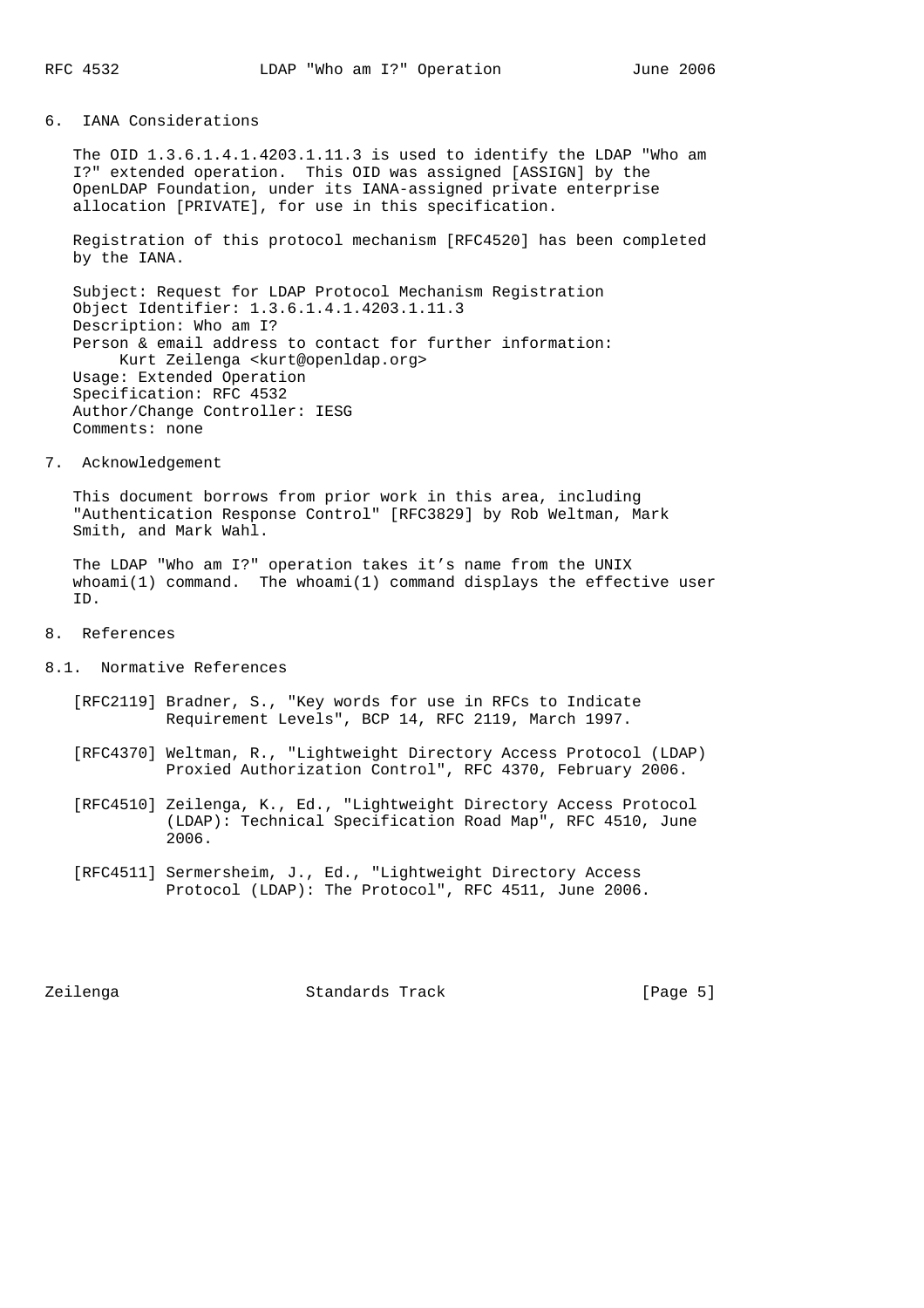- [RFC4513] Harrison, R., Ed., "Lightweight Directory Access Protocol (LDAP): Authentication Methods and Security Mechanisms", RFC 4513, June 2006.
- 8.2. Informative References
	- [RFC3829] Weltman, R., Smith, M., and M. Wahl, "Lightweight Directory Access Protocol (LDAP) Authorization Identity Request and Response Controls", RFC 3829, July 2004.
	- [RFC4520] Zeilenga, K., "Internet Assigned Numbers Authority (IANA) Considerations for the Lightweight Directory Access Protocol (LDAP)", BCP 64, RFC 4520, June 2006.
	- [ASSIGN] OpenLDAP Foundation, "OpenLDAP OID Delegations", http://www.openldap.org/foundation/oid-delegate.txt.
	- [PRIVATE] IANA, "Private Enterprise Numbers", http://www.iana.org/assignments/enterprise-numbers.

Author's Address

 Kurt D. Zeilenga OpenLDAP Foundation

EMail: Kurt@OpenLDAP.org

Zeilenga Standards Track [Page 6]